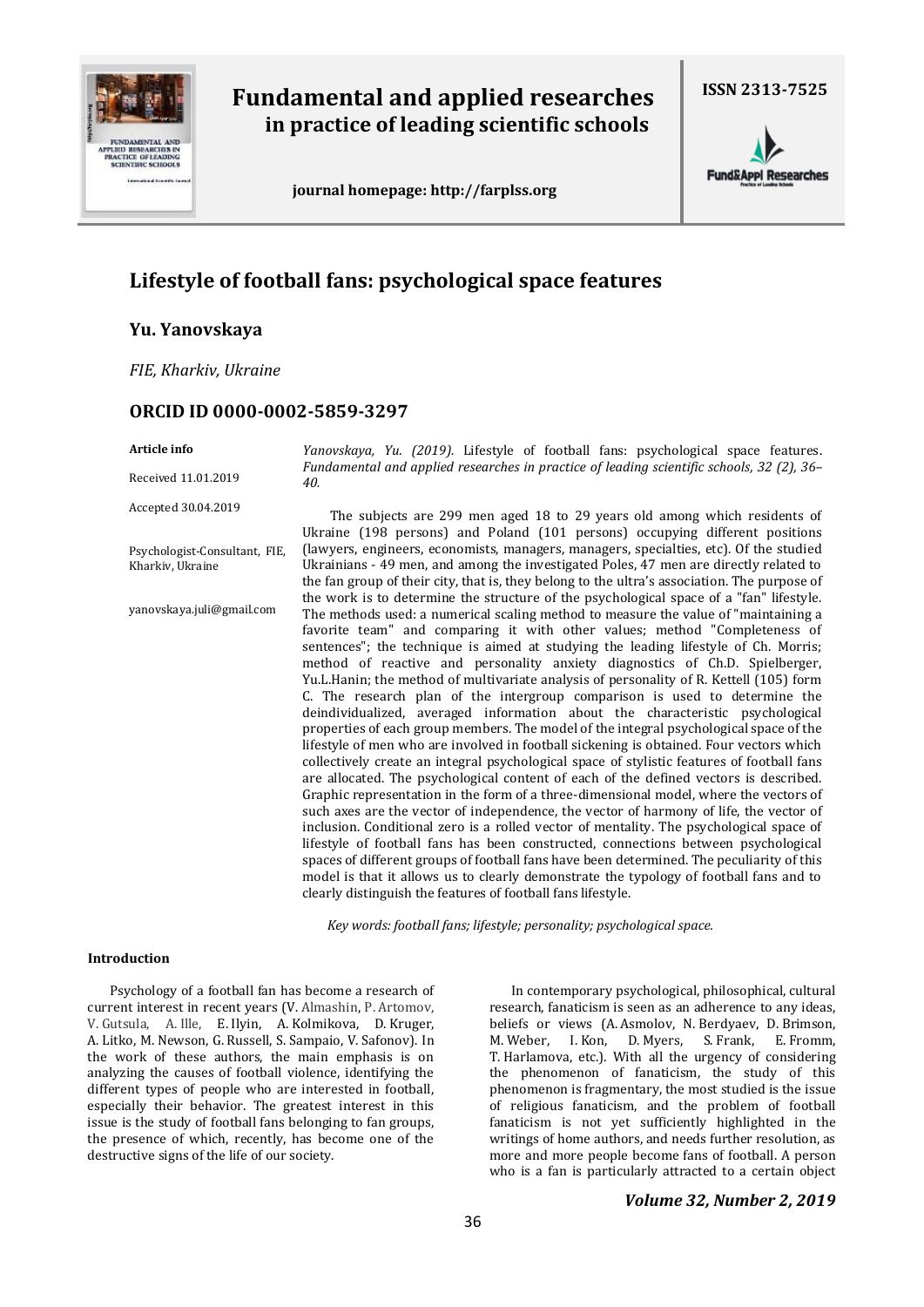*Yanovskaya, Yu. Lifestyle of football fans: psychological space features …*

(idol), which can be a known person (group), different ideas, art, sports clubs, etc. Today football fanaticism is one of the most aggressive, because football fanatics have the largest number of supporters who oppose their interests to each other, which is the reason for the spread of round-the-clock violence and aggression. Football fanatics create serious threats to the social order, which also actualizes the urgent need to study their psychological characteristics, features of individuality, the manifestation of which is a special "fan" style of life.

The study of lifestyle of football fans provides opportunities for a generalized understanding of the versatility of manifestations of personality, which are an expression and an essential feature of individuality. Studying the lifestyle as a complex psychological reality of a football fan will further improve the psychological practice and optimize targeted effects aimed at reducing stress and aggressiveness, finding new vital meanings for people who are fans of football.

Current studies of football fans conducted within the framework of evolutionary psychology and transactional analysis emphasize, first, the issue of violence and bullying connected with football, they also draw attention to some aspects of fans lives. Thus, in the work of M. Newson, T. Bortolini and others, violence-related football is a global problem and is not only an expression of social maladaptation, but also motivated by a certain form of prosociality, the evolutionary origin of which lies in intergroup wars. The greater the social cohesion (the merger of personality), combined with the perceptions of the chronic threats from other groups the greater is violence of Brazilian football fans. On the contrary, maladaptation does not relate to indicators of past acts of violence connected which football, or to the approval of future violence. As conclusions, the authors suggest ways to reduce football hooliganism: the reorientation of extreme group mood sentimentalities associated with the merger of identity, in more peaceful ways.

The study of the behavior of football fans for D. Kruger, M. Falbo and others has become a means of demonstrating evolutionary principles, because team sports are characterized by the dynamics of intragroup loyalty and intergroup competition. According to the authors, reactions to statements that indicate a commitment to a rival team are a function of the territorial context. The tone of the reaction was the most positive in the competing territory, the least positive in the home territory, and the intermediate in the neutral territory. The "lack of reaction" rates were the lowest in the rival's territory but were the highest in the neutral. That is, coalition's psychology affects the dynamics of the rivalry of football team fans, and the context matters to determine the peculiarities of the style of sports fans behavior.

In the study of S.N. Sampaio, J.D. Sordi, M.G. Perin it was described such an aspect of the behavior of football fans as buying tickets and visiting matches. For football fans, the likelihood of visiting matches is due to their emotional experiences, they pay more attention to the cost of buying tickets, but they also experience more pain, regret, engagement and pride than less active football fans (visitors to the matches). The performance of the team (its winning, or lags) does not seem to affect the

decision-making process of people to buy tickets for the match, the main thing is that the relationship of transaction costs and benefits is due to the intensity of the relationship between the individual and the sports object (team).

In the work of H. Whitehouse, J. Jong, M. Buhrmester and others, it is shown that the style of football fans' behavior depends on the dysphonic experience that produces a "personality fusion" - a visceral sense of unity that in turn can motivate self-sacrifice, including willingness to fight and die for a group. The mathematical model developed by the authors shows how the previous joint experience leads to an evolution in which the individual changes to the group. This allows better understanding of the actual social issues of football fanaticism, sacred wars, sectarian violence, bandit violence and other forms of conflict between groups.

Researchers D.G. Renfrow, T.L. Wissick, C.M. Guard identified the risks of incidents related to the decision of American football fans to rush to the football field and celebrate the winning of their team despite the police request to refuse such action. The symbolic interactions were analyzed, through which the investigators found out this situation and acted therein, the factors that make the situation extremely (the behavior of fans at the stadium, the loss of bodily control, the inability to direct the actions of other people, etc.) are shown.

An original study was conducted by J.I. Norris, D.L. Wann, R.K. Zapalac. It is a study of identifying a soccer fan with a team or fans in the context of maximizing the trend. Sports maximizers are looking for optimal results, but not always get them. The life of a football fan may be aimed at improving himself as a fan, or to choose a better team through the analysis of the previous season and forecasts for the next. The results can be used to formulate a strategy for sports marketing. For example, sports marketers can turn to the desire of fans to be better at supporting their teams when they need it most, especially for teams that lose a lot.

The analysis of recent publications points to the interest of researchers to various aspects of the lives of football fans and their behavior, but a comprehensive study of the lifestyle of these people is still an urgent need.

## **Goals of the article**

The purpose is to determine the structure of psychological space of a "fan" lifestyle.

#### **Materials and Methods**

The study involved men aged 18-29 (of a total of 198 men) living in Ukraine, with men of different jobs (lawyers, engineers, economists, managers, managers, handwork professions, etc.). Of the Ukrainians surveyed, 49 men are directly related to the fanciful grouping of their city. Also, into the study there were involved men aged 18 to 26 (a total of 101) living in Poland. Of the Poles studied, 47 men have a direct relation to the fanciful grouping of their city, that is, they are part of an ultra's association.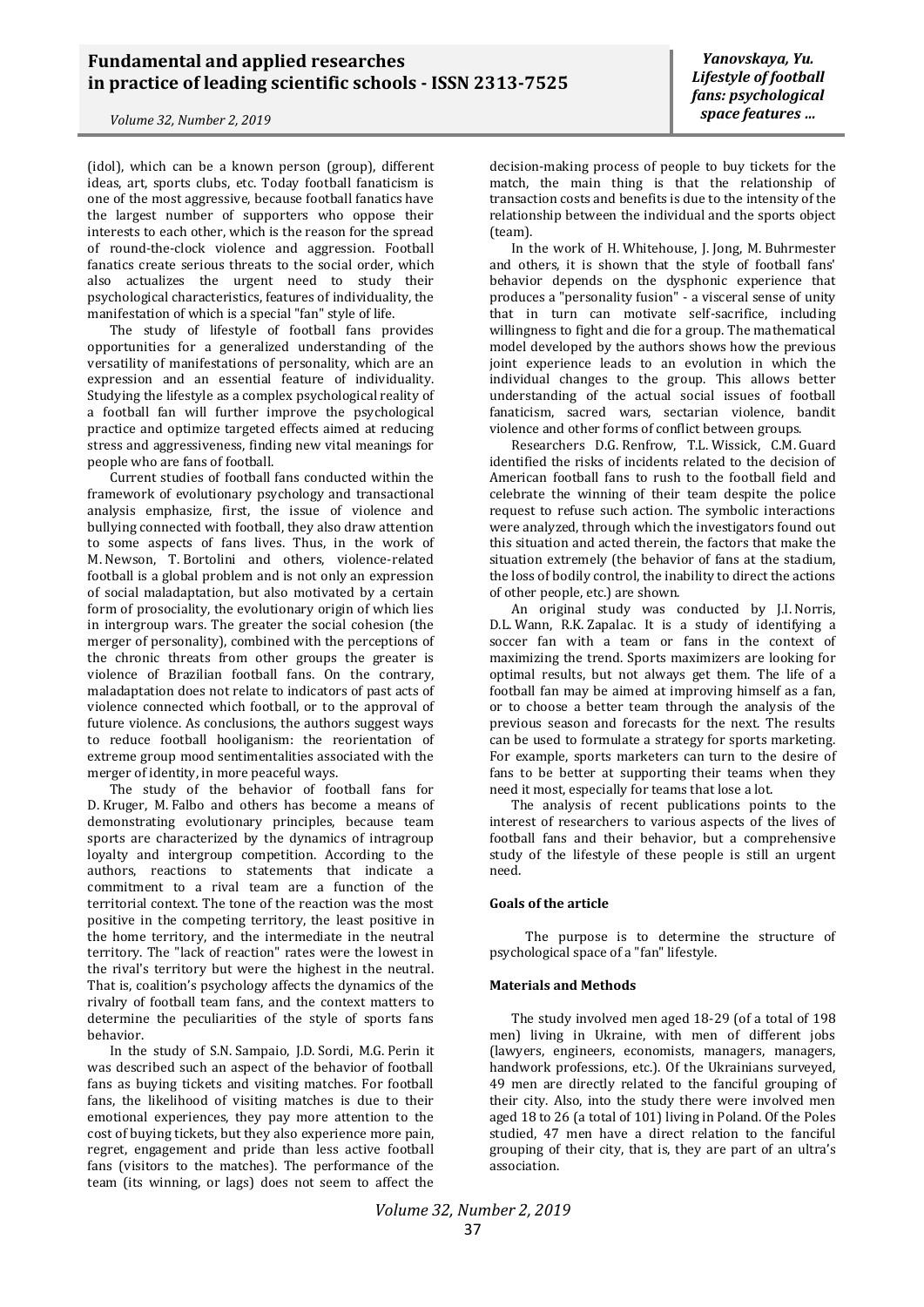*Yanovskaya, Yu. Lifestyle of football fans: psychological space features …*

Using the preliminary questionnaire, the subjects were divided into groups (in Ukraine and in Poland). The distribution was carried out in the following areas: men who do not support football - not at all aimed at watching football matches, situational fans - focused on consumption, fans of football - focused on consumption and football, football fans - focused on football. A questionnaire with open and closed questions was used to determine the belonging to the groups. The questions with the answer's options consisted of such responses that clearly defined the male's orientation regarding involvement in football inhale. The questionnaire was conducted on the territory of Ukraine on the basis of the State Enterprise "Southern Railway" and the association of fans, in the territory of Poland - on the basis of "Sociology Interviewer" of the Adam Mickiewicz University in Poznan ("Sociologia Ankieter", Uniwersytetu Adama Mickiewicza w Poznan) and in the association of local football clubs fans. All Ukrainian participants in the survey, based on the results of the questionnaire, were divided into four groups, depending on the degree of involvement into the process of football inhale (fans, lovers, situational and do not worry about football). Polish men were divided into two groups - football fans and men who do not cheer for football. The data obtained from the questionnaire developed by us describes the group data as follows:

1. a group of situational fans, which includes men who have a situational interest in football, they do not follow the calendar of football events, seldom are spectators of football matches, watch football for pleasure and comfort;

2. a group of football lovers that includes men who come to the stadium or at the pub to enjoy the game, in most cases have from one to three favorite teams in different countries of the world, discuss with colleagues football events that take place, are good at tournament tables, football players, but do not go to teams' out matches, do not have teams' attributes, do not show aggressive behavior with respect to other teams fans;

3. a group of fans, which includes men who "care" about their team is one of the components of their lives, they have the full attribute of their team, know all the information about the team, follow the team to the other cities, aggressive to the other teams' fans, know the code of a football fan;

4. a group of men who do not cheer for football and do not care about it at all.

At the next stage, a comprehensive study of sociopsychological characteristics of the groups under study was carried out. All in all, using five methods, namely: numerical scaling method to measure the value of "maintaining your favorite team" and comparing it with other values; method of "Completion of sentences"; the technique is aimed at studying the leading lifestyle of Ch. Morris; method of diagnostics of reactive and personality anxiety of Ch.D. Spielberger, Yu.L. Hanin; the method of multifactorial analysis of personality R. Kettell (105) form S. For further results processing, methods of mathematical statistics were used (primary mathematical processing, correlation analysis (by Spierman method), factor analysis (rotation by Varimax method). The applied research plan of the intergroup comparison allowed determining the deindividualized, averaged information about the psychological properties that are characteristic for the members of each group.

#### **Results and discussion**

Determination of the structural organization of the "fan" style of life was associated with factorization of the features presented in psychodiagnostics techniques. The results are presented in Table 1.

Table 1

| Factorial structure of lootball lans lilestyle |                                     |                                 |                                |
|------------------------------------------------|-------------------------------------|---------------------------------|--------------------------------|
| "Disharmony / Harmony of Life"                 | "Independence / Dependency"         | "Inclusion / Detachment"        | "Effectiveness / Mentality "   |
| Values: "Support of your favorite              | Lifestyle intrinsic independence    | Values: "Support of your        | "decisive action"<br>Lifestyle |
| (0,984); "Good<br>team"<br>living              | and freedom $(0, 781)$ ;            | favorite team" (0,983);         | $(0.654)$ ;                    |
| conditions" $(0.973)$ ;                        | "Self-control<br>Lifestyle<br>and   | "High-quality food" (0.881);    | The value of "finding your     |
| "Finding a place in life" (0,969);             | overcoming obstacles" (0,740);      | "A sense of physical security"  | place in life" $(0,460)$ ;     |
| "Understanding and support by                  | Factor $0(0.661)$ ;                 | $(0.824)$ ;                     | Factor N (-0.423);             |
| others" (0,940); "Confidence in the            | Availability of "Support for your   | Accessibility: "Finding your    | Factor B (-0.459);             |
| future" (0.782); "Happy family                 | favorite team" $(0.632)$ ;          | place in life" (0,793);         | Lifestyle "An analyses of your |
| life" $(-0.648)$ ;                             | Factor N (0.563);                   | "To be in action" (0,649);      | own                            |
| Availability: "Confidence in the               | Accessibility: "A sense of physical | "Respect<br>for<br>yourself"    | life" $(-0.710)$ .             |
| future" (-0,757);                              | security" $(-0.514)$ ;              | (0.639);                        |                                |
| "Good living conditions" (-0,959);             | "Searching for place in life" (-    | Lifestyle "Performance and      |                                |
| Lifestyle                                      | $0,604$ :                           | spending time with other        |                                |
| "Harmony and contemplation"(-                  | "To be in action" $(-0.629)$ ;      | people" (0.641);                |                                |
| $0,970$ ;                                      | Factor E (-0.532);                  | Factor I (0,541);               |                                |
| Lifestyle "Support of life values" (-          | Lifestyle "Understanding people"    | Lifestyle "Passive existence in |                                |
| $0,984$ ).                                     | (-0.576).                           | the world" (-0.659).            |                                |
| weight factor $-11,896\%$                      | weight factor $-8,572\%$ dispersion | weight factor- 7,369%           | weight factor-3,768%           |
| dispersion -29,029                             | $-21,060$                           | dispersion $-18,646$            | dispersion $-9,050$            |
|                                                |                                     |                                 |                                |

#### **Factorial structure of football fans lifestyle**

Fan lifestyle is presented by four factors that can be considered as its structural components:

1) the factor "disharmony / harmony of life" reflects the importance of the value of "support of your favorite team" for football fans. The value of maintaining a favorite team is counterbalanced by a harmonious lifestyle, a style

aimed at supporting life values, universal values of understanding with others and happy family life. This factor reflects violations that arise from the extreme attachment of fans to their sports team, based on such psychological characteristics as schizophrenia and situational anxiety.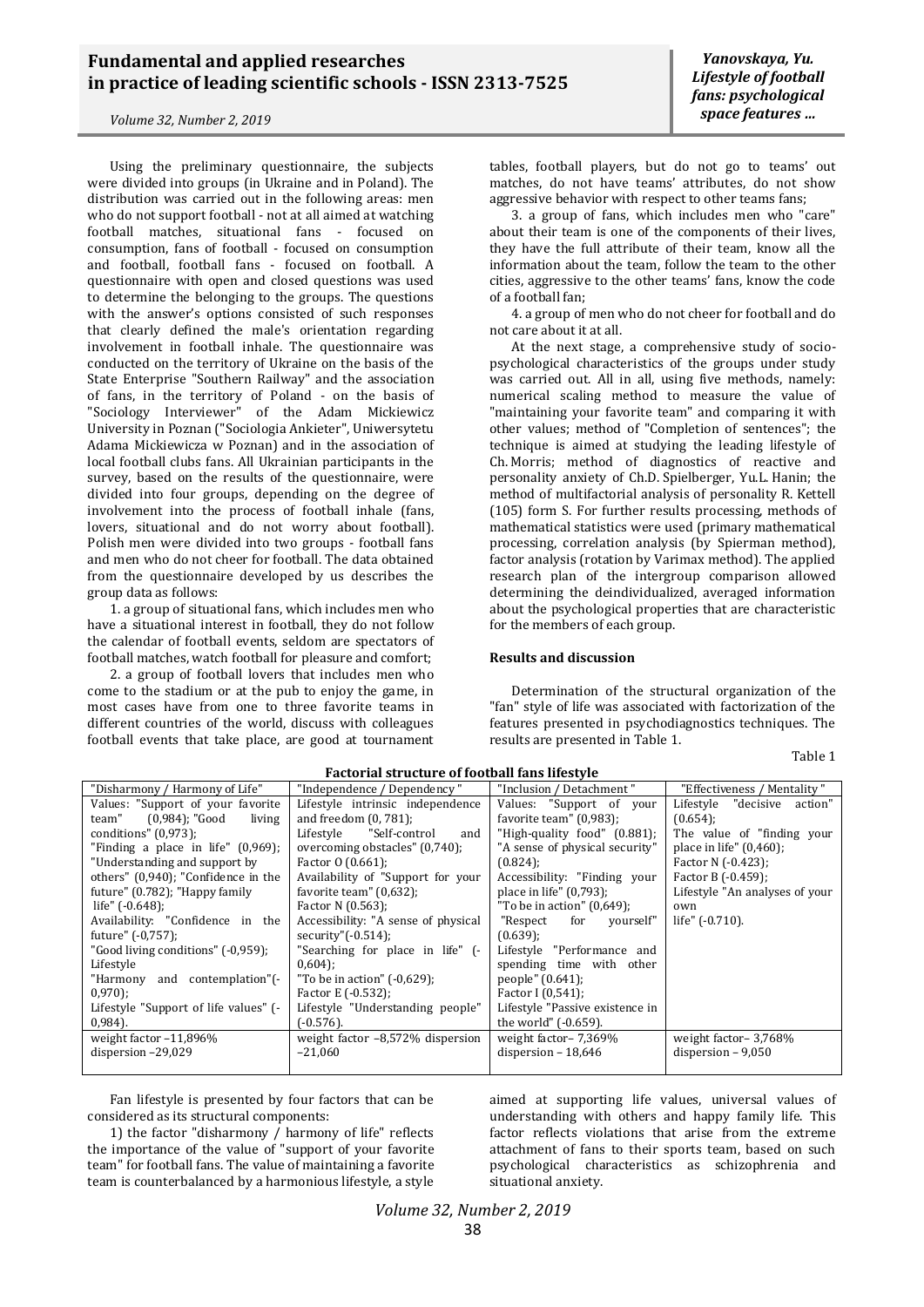2) the "independence / dependence" factor combines variables reflecting the ambivalence of the psychological characteristics that are inherent to football fans. On the one hand, the marked dependence on the fan group, the membership of which narrows the sphere of personal self-realization, blocks the functioning of such valuessemantic entities as "finding their place in life", "to be in fact", "a sense of physical security." On the other hand, independence from social demands, aspirations for power over people who are fans of a rival team based on hypertension, straightforwardness.

3) the "inclusion / detachment" factor reflects the psychological characteristics that contribute to the integration of people into the fans movement, and, on the other hand, distinguish fans from other fans based on harry, desurgency, emotional stability and styles that are aimed at integration with social groups, willingness to protect the ideas of their group, even in disputes and confrontation.

4) the "efficiency / mentality" factor reflects the readiness of the fans to take decisive action to defend their team, which is based on straightforwardness, intolerance, low intelligence and opposes such forms of organization of the living space that are associated with passive existence and analysis of your own life.

Fan lifestyle combines such features as emotional instability, subordination, stiffness, anxiety, low selfcontrol of behavior and tension, is characterized by the value of maintaining its favorite team and manifested in .

its individual psychological peculiarities of behavior and communication, depends on the personal qualities of a person and socially - cultural factors.

The analysis of the obtained results enables to construct a model of the integral psychological space of the lifestyle of men who are involved in football inhale. We have four vectors, which together create an integral psychological space of style features of fans. Graphically, you can represent it in the form of a three-dimensional model, where the following vectors are the axes - the vector of Independence, the vector of Harmony of life, the vector of Inclusion. Conditional zero is a rolled vector of Mentality. The graphic is shown in the Figure 1.

The vector of "Harmony of Life" is revealed in the following indicators:

1) the diversity of vital values that are significant for a person;

2) mastering ambitious desires and moderation;

3) active participation in public life;

4) focus on yourself so that you can live, feel what's going on;

5) dynamic interaction of different aspects of life and the use of combined actions;

6) support of vital values and self-control;

7) mastering of impatience;

8) creating your own lifestyle;

9) search for satisfaction in the very existence of a man and in simple things (rest, talking with friends)





## **Figure 1. The psychological space of football fans lifestyle**

The vector of "Independence" is expressed in the following indices:

1) focus on the search for internal independence;

2) friendliness and interest in the environment;

3) lack of desire to have authority over people and things;

4) constant activity (physical activity, risky cases, real solution of specific tasks);

5) internal independence, sensitivity to oneself;

6) self-sufficiency, lack of close ties with social groups;

7) lack of desire to use others for their own purposes. The "inclusion" vector is expressed in such indices 1) orientation to the actions and spending time with other people;

- 2) integration with some social group;
- 3) satisfaction from cooperation and partnership;
- 4) interaction with other people;

5) focus on the protection of their ideals and lifestyles

(disputes with people who do not support them);

6) immersion in the faith of public life;